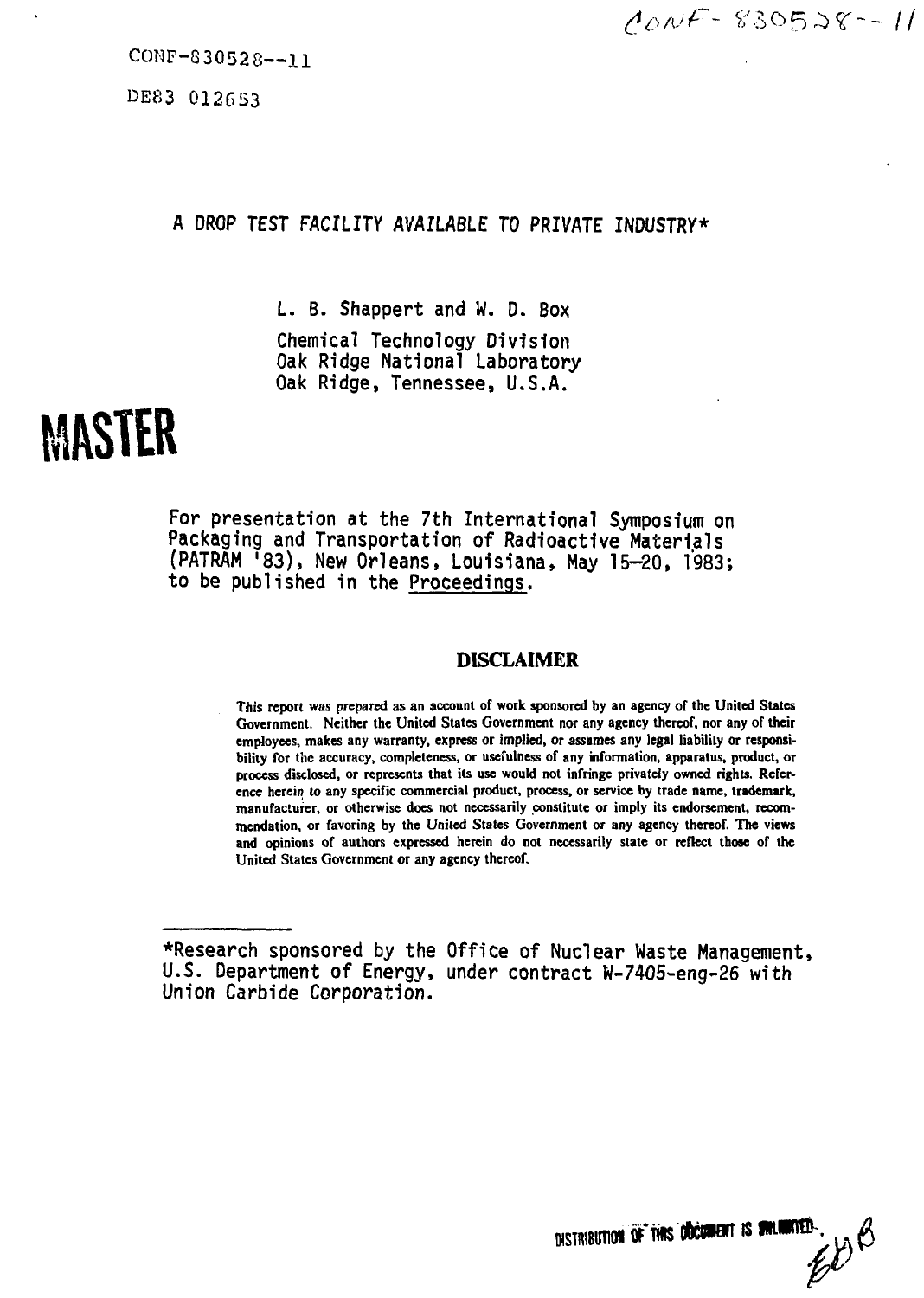# **;A DROP TEST FACILITY AVAILABLE TO PRIVATE INDUSTRY\***

L. B. Shappert and V. D. Box Oak Ridge National Laboratory, Oak Ridge, Tennessee, U.S.A.

### FOREWORD

In 1978, a virtually unyielding drop test impact pad was constructed at Oak Ridge National Laboratory's (ORNL's) Tower Shielding Facility (TSF) for the testing of heavy shipping containers designed for transporting radioactive materials. Because of the facility's unique capability for drop-testing large, massive shipping packages, it has been identified as a facility which can be made available for non-DOE users.

#### INTRODUCTION

The safe transport of radioactive materials to and from nuclear facilities is of paramount importance. Such material must be packaged carefully to prevent any release to the environment during shipment.

Many of the impact tests undertaken to demonstrate the integrity of these packages have taken place at the Drop Test Facility (DTF) which has the capability to lift and drop tremendous weights from heights substantially above those required in the regulations.

Although physical testing of a reduced-scale model frequently has been shown to portray damage to a full-scale package accurately, some specific features are not easily modeled. In such cases, it may be necessary to test the actual package. However, some of the larger radioactive material shipping packages (e.g., spent fuel casks) can weigh up to 100 tons or more. Few facilities exist in the world which are capable of drop testing such packages from the 9-m drop height required in the regulations.

In 1978, a virtually unyielding impact pad, consisting of reinforced concrete with an armor-plate surface, was added to the TSF. With this addition, the facility has become a center for drop testing of large, full-scale packages.

Because the Drop Test Facility, with the impact pad and associated facilities, is unique in its capabilities to test, instrument, and analyze massive full- or reduced-scale packages in a variety of ways, it has been identified as a facility which can be made available for use by private industry for impact testing.

# CAPABILITIES OF THE DTF

The Drop Test Facility is located about five miles southeast of the main ORNL area on a ridge adjacent to the Melton Hill Dam and is part of this Tower Shielding Facility (TSF) complex. The facility consists of four towers  $-$  each 96 m (315 ft) high - set in a rectangular array, 30 m (100 ft) by 60 m (200 ft) on a side. Each of the towers Is guyed with two pairs of 5-cm-diam cables. The hoisting of heavy test pieces is accomplished with a cabling system connected to the top of each tower (Fig. 1).

**•Research sponsored by the Office of Nuclear.Waste Management, U.S. Energy, under contract W-/405-eng-26 with Union Carbide Corporation. Department of**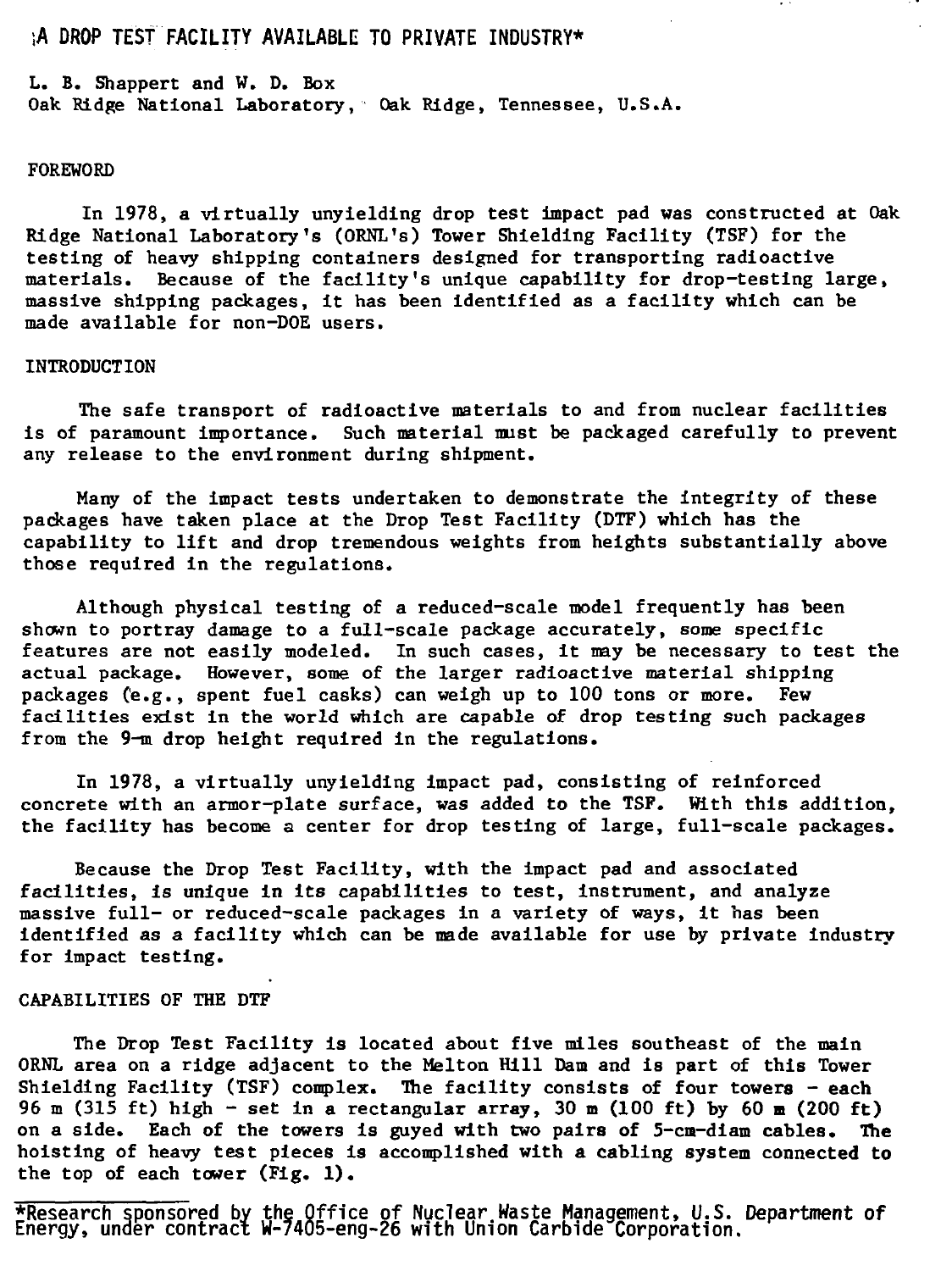

Fig. i. The Drop Test Facility.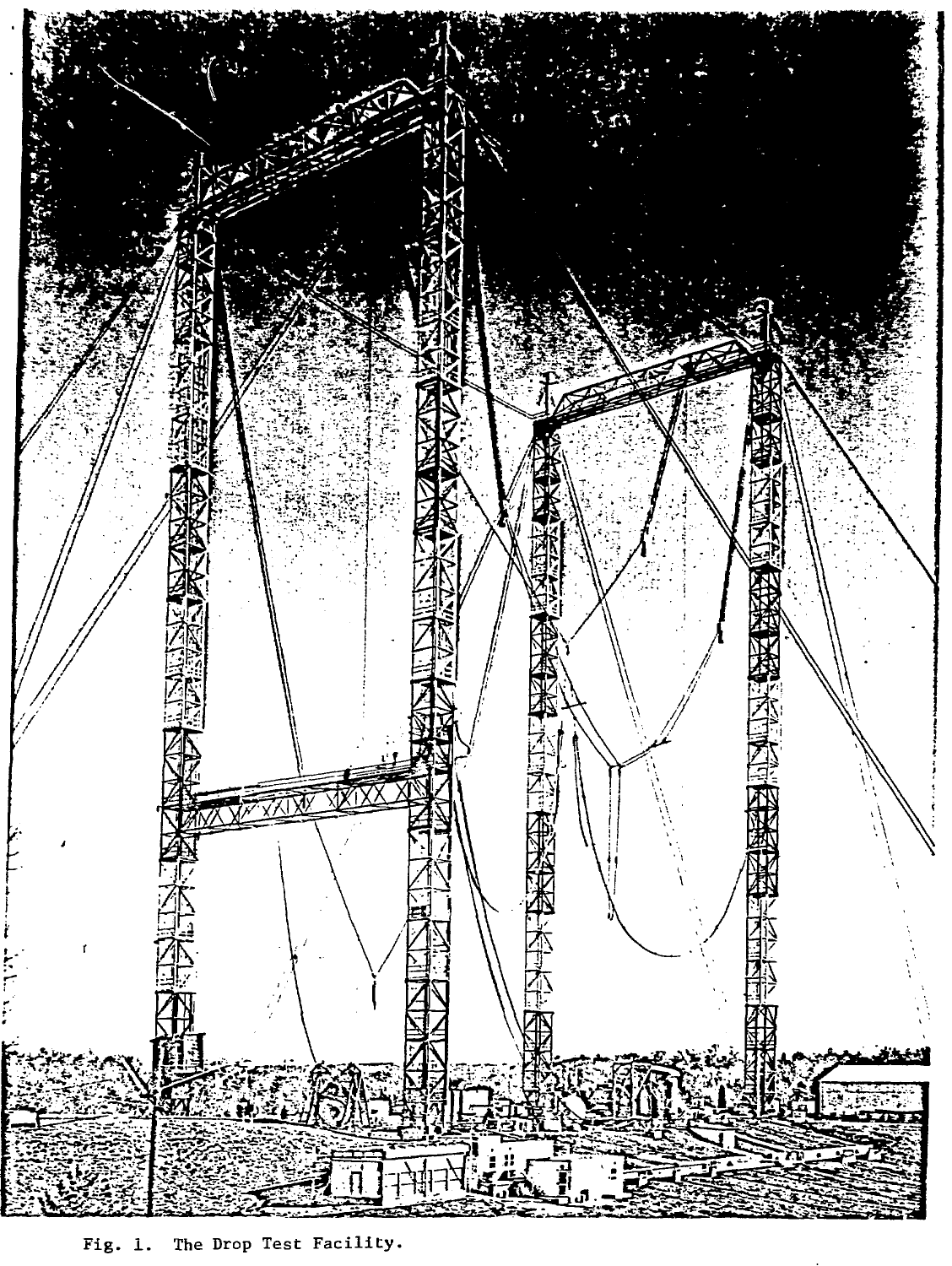The assessment of the lifting capabilities of the facility is based on an evaluation of the load-carrying capacity of each of the tower components: inclined guy cables (stay-type cables between the top of each tower and the ground), horizontal tie cables (cables connecting the top of the towers), structural components of the tower legs, dynamic loading associated with the cable snap-back occurring at the time of cask release, soil-bearing capacity at the footings of each of the tower legs, and loads in the supporting sheaves. In addition, the tower capabilities were analyzed on the basis of the system kinematics (Fig. 2).

The safety factors assumed for the lifting system of the facility exceed a factor of six; safety factors for other components of the facility where applicable, are comparable. The assessment resulted in a curve of lift height as a function of weight.

#### MEASUREMENT CAPABILITIES

Drop tests are recorded by high- and normal-speed motion picture cameras. While capabilities exist at the Oak Ridge National Laboratory to film drops at extremely high film speeds, frequently 500 frames per second are used. Detailed<br>measurements of the test pieces are taken following each impact. This measurements of the test pieces are taken following each impact. information, along with knowledge of the package design, permit an evaluation of the response of the package to the physical insults required by the regulations.

Other measurement and data acquisition capabilities include signal conditioning and high-speed recording equipment for a variety of sensors such as accelerometers and strain gages. The capability also exists for on-line spectral analysis and plotting of any selected sensor data. Resources are available for off-line digitization of FM tapes, and computer analysis of test results can be made if desired (Fig. 3).

# THE IMPACT PAD

The impact surface and pad design are important factors in the drop testing of shipping packages. The regulations require that the impact target be a "solid, unyielding surface" to ensure that all kinetic energy of the package, at the time of impact, is absorbed in the package and none in the target. While it is impossible in an actual test not to have some energy absorbed in the impact pad, the fraction of energy lost to the target structure can be minimized by making the pad a massive, monolithic structure with a very large bottom surface area that can distribute the impact loads over a wide area.

The design approach for the impact pad at the Drop Test Facility was to set thick pieces of hardened steel (armor plate) in the impact surface of a large mass of reinforced concrete. The pad, weighing 670 metric tons, was conservatively designed using the working stress method of the American Concrete Institute for conventional rectangular footings.

The shape of the pad is a stepped-pyramid arrangement with a large impact surface, a larger base, and sufficient reinforcing steel to permit the entire mass to react as a unit to the impact.

 $-2-$ 

ಸಾಹಾರ ಕ್ಷೇಣಿಗಳ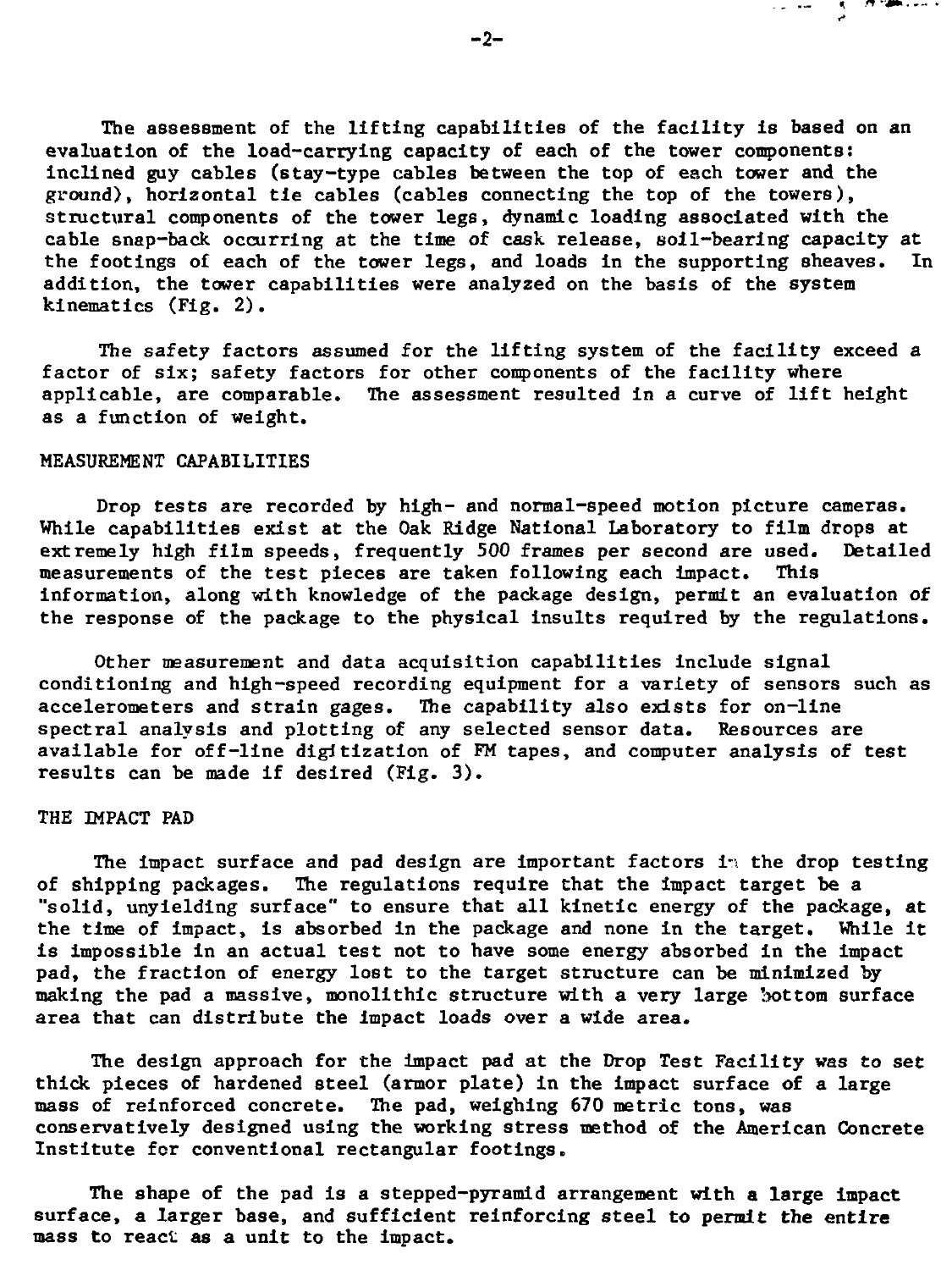**ORNL-DWG 81-23240**

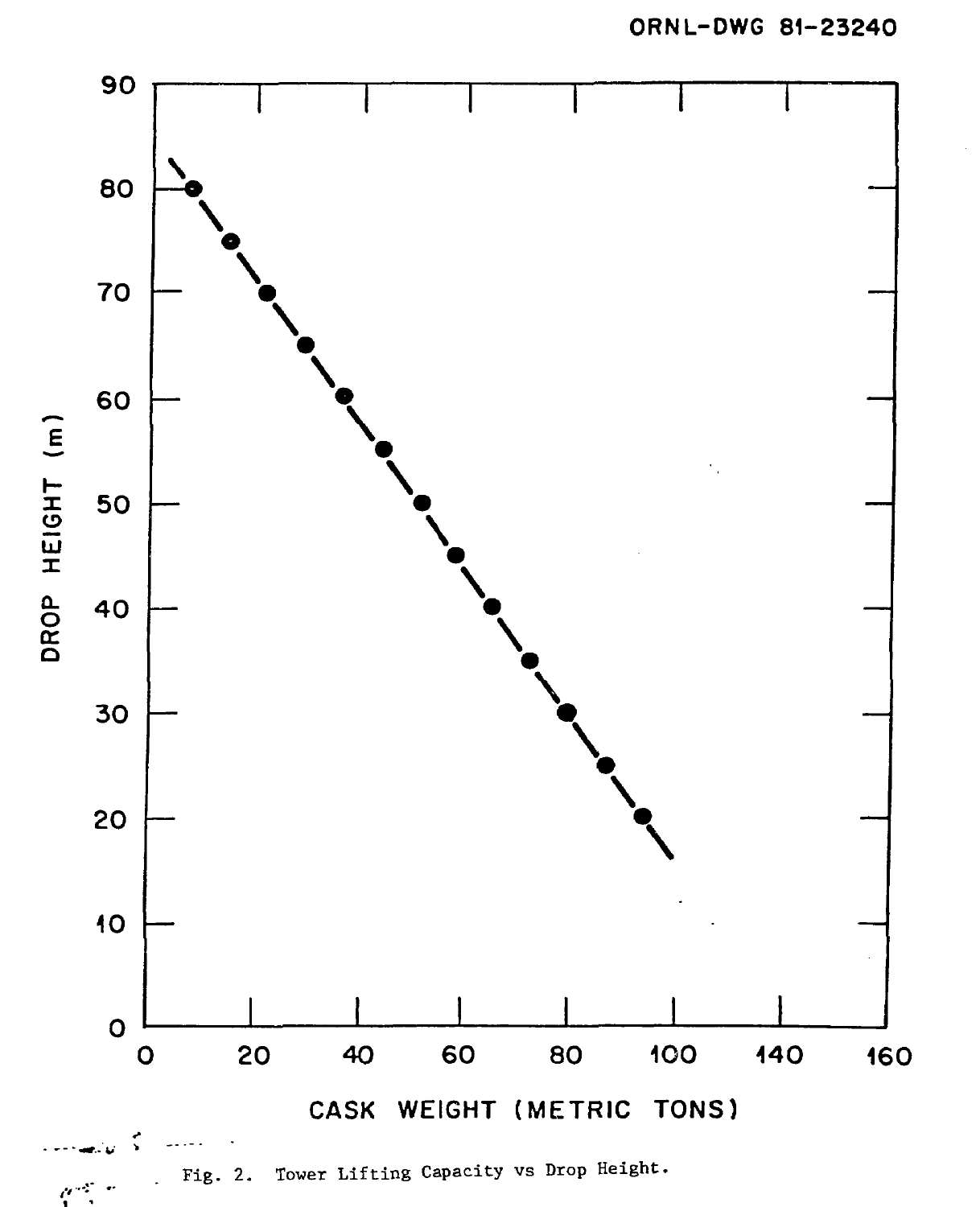

**Fig. Analysis of Accelerometer Data.**